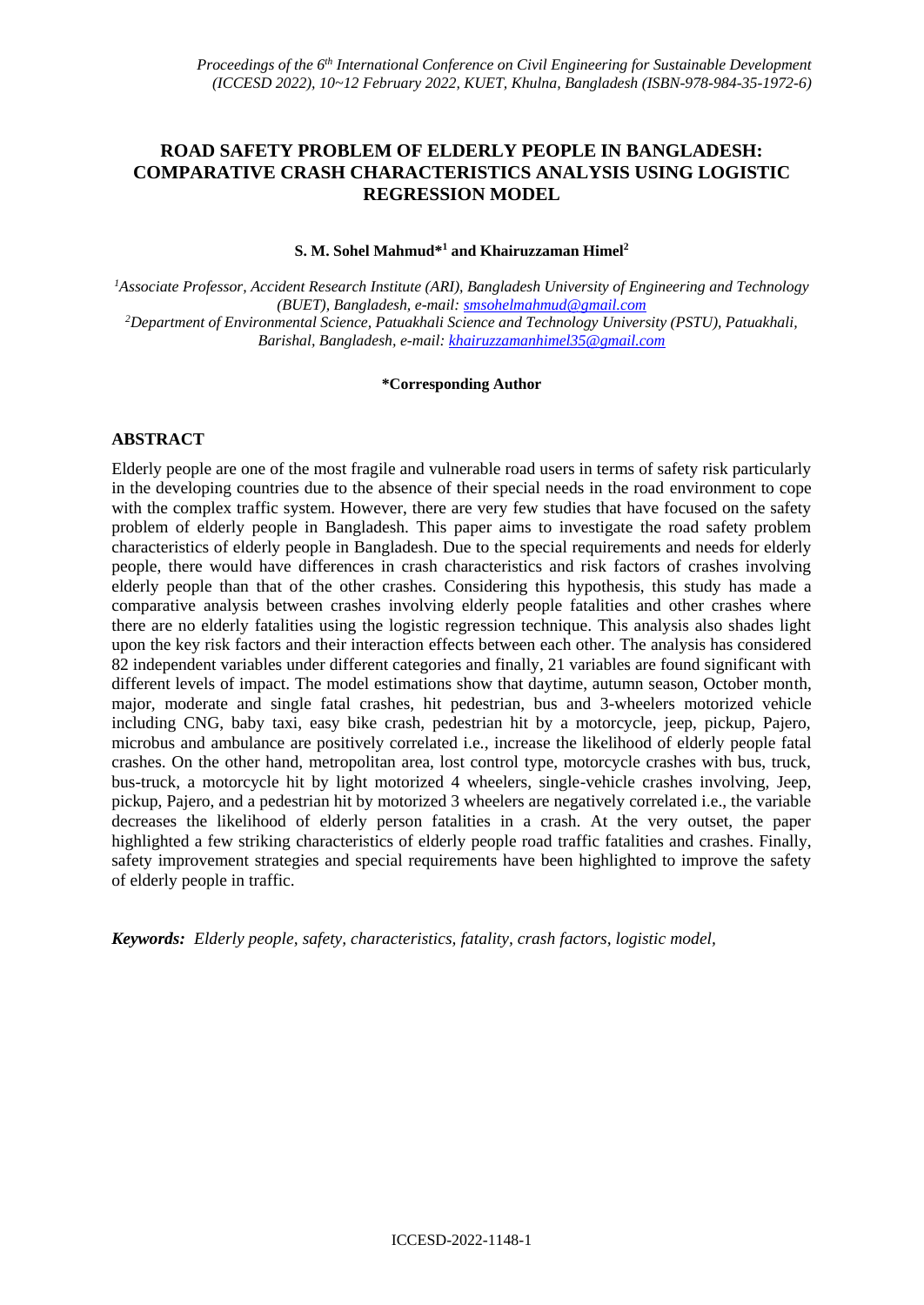## **1. INTRODUCTION**

Elderly people are one of the most vulnerable road users on account of their characteristic and special requirements. Due to their physical condition, they are fragile in nature, and they need special attention and facilities in traffic to ensure safety, particularly as a pedestrian. Various studies show that the walking and crossing behaviour of elderly road users are different from the of young people.

Langlois et al. (1997) examined the sociodemographic, health characteristic and problems of elderly pedestrians in the context of road safety. This study estimated about 11% of residents reported difficulty with road crossing. Elderly pedestrian was addressing the slowest walking speed nearly about 3 times as likely as others to the purpose of the road crossing. Elderly pedestrians aged 72 or older estimated 1.22 m/s walking speed at the signalized intersection. Naveteur, Delzenne, Sockeel, Watelain, and Dupuy (2013) provided a comparison between the disabled older participants and their counterparts without disabilities expressed an estimation of crossing time at about actual and imagination road crossings. Gates, Noyce, Bill, Van Ee, and Gates (2006) presented that pedestrian walking pace was affected by age and disability, traffic control conditions, and the size of the group. The slowest pedestrians were those over the age of 65, with walking speeds of 3.81 and 3.02 feet per second, respectively. Crossing speeds of children and physically challenged people helped by adults were comparable to those of those over 65. Furthermore, walkers in groups of two or more crossed at a rate of 0.4 to 0.6 feet per second slower than single crossers.

Some studies have been focused on the factors of elderly people collision and their special needs. A study conducted by Oxley, Corben, Fildes, and Charlton (2004) on safety and mobility needs for elderly pedestrians identified some certain contributing factors to older pedestrians' greater collision and injury risk. The dominance of vehicles, high speed of vehicles at intersections and lack of traffic control on many roads used by pedestrians place high risk on an older pedestrian. As a result, older persons have numerous challenges when using public transportation, owing to a lack of accommodations for their unique needs and skills. Boenke and Schreck (2014) proved that in the road design process, the demands of the elderly, as well as the disabled, must be taken into account. Dropped kerbs are preferred by people in wheelchairs and pedestrians who want to cross the road safely and comfortably. Higher kerbs are preferred by blind and visually impaired people because they prevent them from stepping onto the road. Furthermore, visually impaired people require a discernible difference in the ground surface to determine where the sidewalk ends, and the traffic begins.

Most of the studies related to elderly person crash risk problem mainly concentrated on the elderly people safety problem as pedestrians and suggested their requirements as a pedestrian. There is no doubt that elderly people are most vulnerable as a pedestrian. However, more than 40 percent of fatal crashes involving elderly people fatalities are other than hit pedestrian crashes. In terms of the number of fatalities, this is 42 percent, 369 out of 886 fatalities are 60 and over aged from 2018 to 2020 are not pedestrian (ARI database, 2021). Therefore, there is a need to conduct a comprehensive study to evaluate the overall risk factors of elderly people fatalities in crashes comprising all types of crashes. Apart from this, all of the studies are mainly related to economically high-income countries, whereas traffic environment, characteristics, facilities, human behaviour and capacities are completely different in low- and middle-income countries like Bangladesh (Mahmud, Ferreira, Hoque, & Tavassoli, 2019). But there is no study concentrated on the elderly people traffic safety problem characteristics and crash risk factors using the crash data of these countries. In this study, an attempt has been made to evaluate the safety problem characteristics and crash risk factors through a comparative analysis between crashes resulted elderly fatalities and no elderly fatalities using logistic regression model using the latest three years crash data in Bangladesh. This study used 3 years of crash data from 2018 to 2020 developed by ARI, BUET based on media reported secondary information.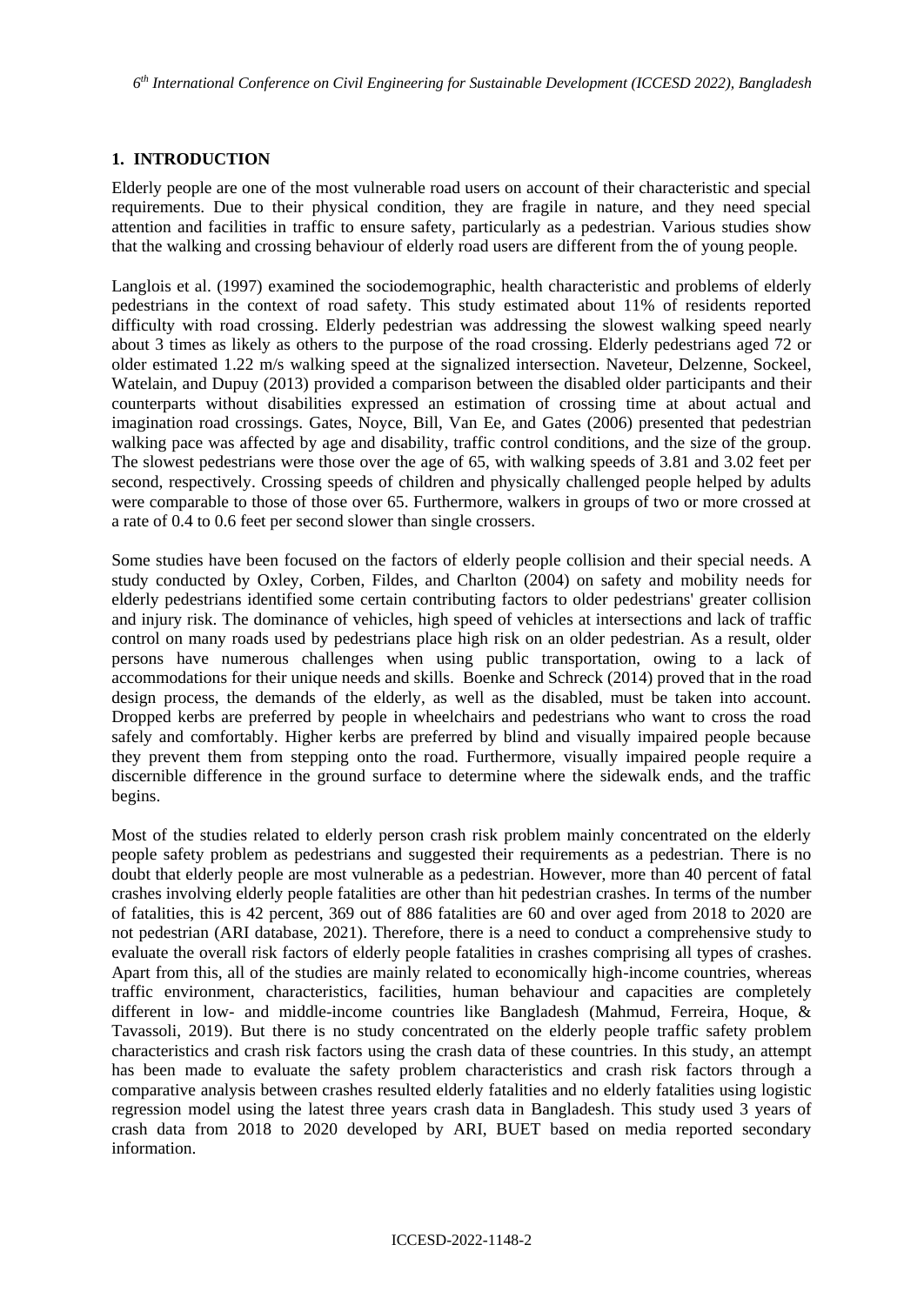*6 th International Conference on Civil Engineering for Sustainable Development (ICCESD 2022), Bangladesh*

The rest of the paper has been organized as follows: The following section briefly outlines the striking characteristics of elderly people crash fatalities (Section 2). The next section presents the empirical model development which includes modelling methodology and data with descriptive analysis (Section 3). Empirical analysis including results and discussions are provided in the subsequent section (Section 4). Finally, the paper has been concluded with main findings, limitations, recommendations and future research direction.

# **2. SOME STRIKING CHARACTERISTICS OF ELDERLY PEOPLE CRASH FATALITIES**

 Out of 10504 reported crashes in three years, from 2018 to 2020, there are at least 863 crashes where at least one person died who is 60 or above. Total elderly people fatalities among the reported age are 886, accounting for 11% of all road traffic known age fatalities (Table 1).

| Year  | <b>Total no. of Crashes</b> | <b>No. of Crashes with</b><br>elderly people<br>fatalities $(\% )$ | <b>Total</b><br><b>Fatalities</b> | <b>Fatalities</b><br><b>Known Age</b> | <b>Elderly</b><br>fatalities<br>$(\%)$ |
|-------|-----------------------------|--------------------------------------------------------------------|-----------------------------------|---------------------------------------|----------------------------------------|
| 2018  | 3498                        | 254(7)                                                             | 4005                              | 2571                                  | 262(10)                                |
| 2019  | 3943                        | 360(9)                                                             | 4365                              | 3068                                  | 370 (12)                               |
| 2020  | 3063                        | 249(8)                                                             | 3561                              | 2369                                  | 254(11)                                |
| Total | 10504                       | 863(8)                                                             | 11931                             | 8008                                  | 886 (11)                               |

| Table 1: Magnitude of the problem |  |  |  |  |
|-----------------------------------|--|--|--|--|
|                                   |  |  |  |  |

- In case of month, involvement of elderly people in August, September, and October is relatively higher in compared to the rest of the crash.
- Fatality rate per day in percent on the weekend holiday is more than the weekday,  $1.27$  vs  $1.14$ , with particular prevalence on Friday. The percent number of elder and rest fatalities on Friday are 17 and 14 respectively.
- Hit pedestrian is the most dominant type of elderly fatality crash, accounting for around 60% of all such crashes, followed by rear-end  $(12%)$ , head-on  $(9%)$  and lost control  $(8%)$  (Figure 1).



Figure 1: Crashes by crash type: Elderly fatality crashes and other crashes

• In case of vehicular involvement, bus is the prime most contributor in elderly fatalities in single vehicle crash (26%) which is followed by truck and motorcycle, both are equally contributed, 23%. Whereas, for the rest of the crashes, truck is the main contributor (29%), next to that is bus and motorcycle (Figure 2). In case of pedestrian vehicle crash, this share is almost equal for bus, truck and motorcycle (26%, 25% and 24% respectively) crash involving elderly fatality. In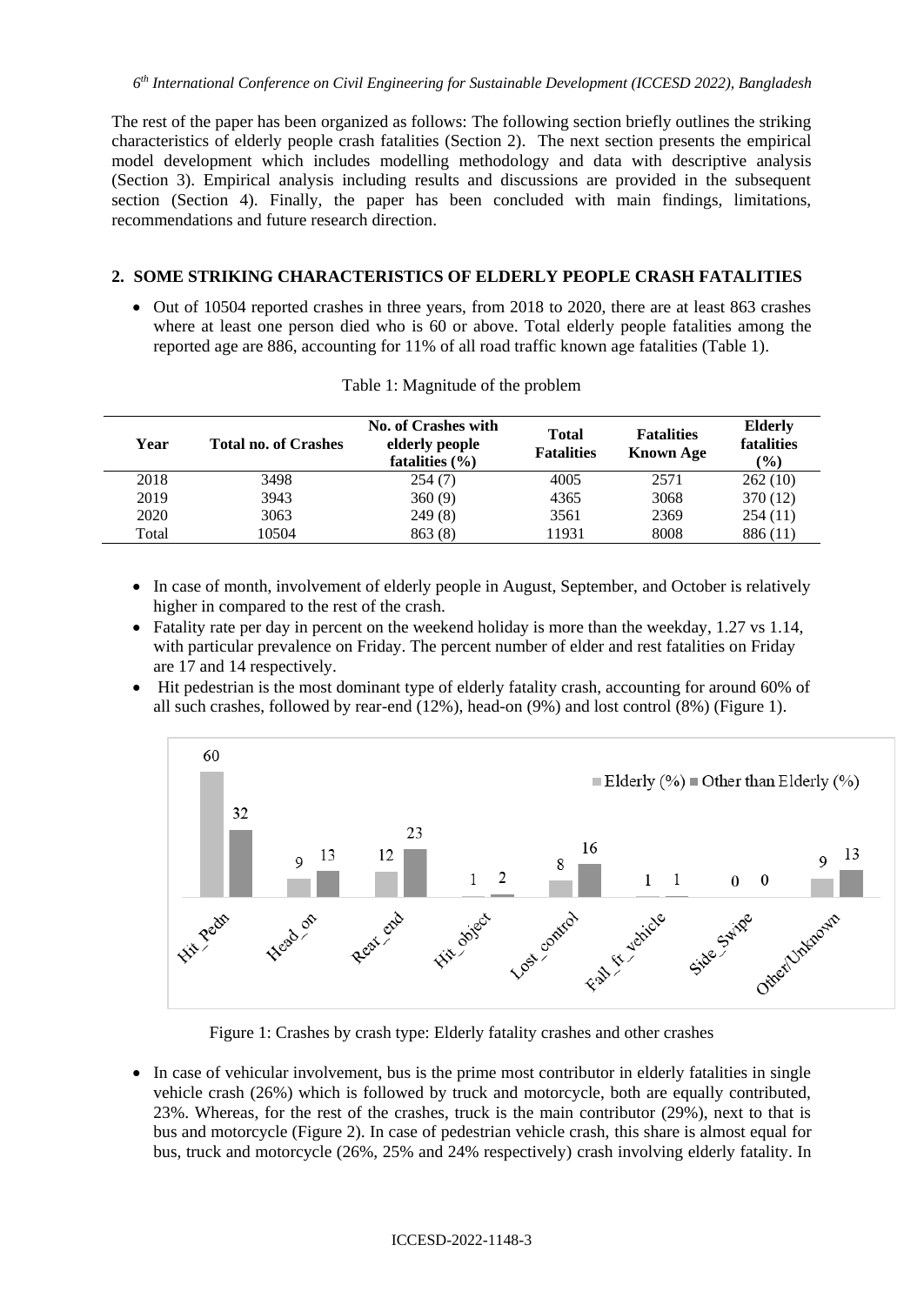contrary, pedestrian hit by truck is disproportionately higher in case of rest of the crashes, 37 % of all other hit pedestrian crashes (Figure 3).



Figure 2: Vehicular involvement: Elderly fatality crashes and other crashes



Figure 3: Vehicular involvement in hit pedestrian crash only: Elderly fatality crashes and other crashes

### **3. EMPIRICAL MODEL**

### **3.1 Methodology**

The binary nature of the dependent variable (crash involving elder people or otherwise) makes logistic regression suitable for the analysis. Mathematically, the logistic regression model is flexible and intuitive which results in meaningful interpretations (reference please).

Consider a dependent variable Y with two possible values coded as 0 or 1, and let x denote a value of the independent variable. The logistic function which defines Y is shown below (equation, i) (Manski & McFadden, 1981),

$$
f(x) = \frac{1}{1 + e^{-x}}
$$
 (i)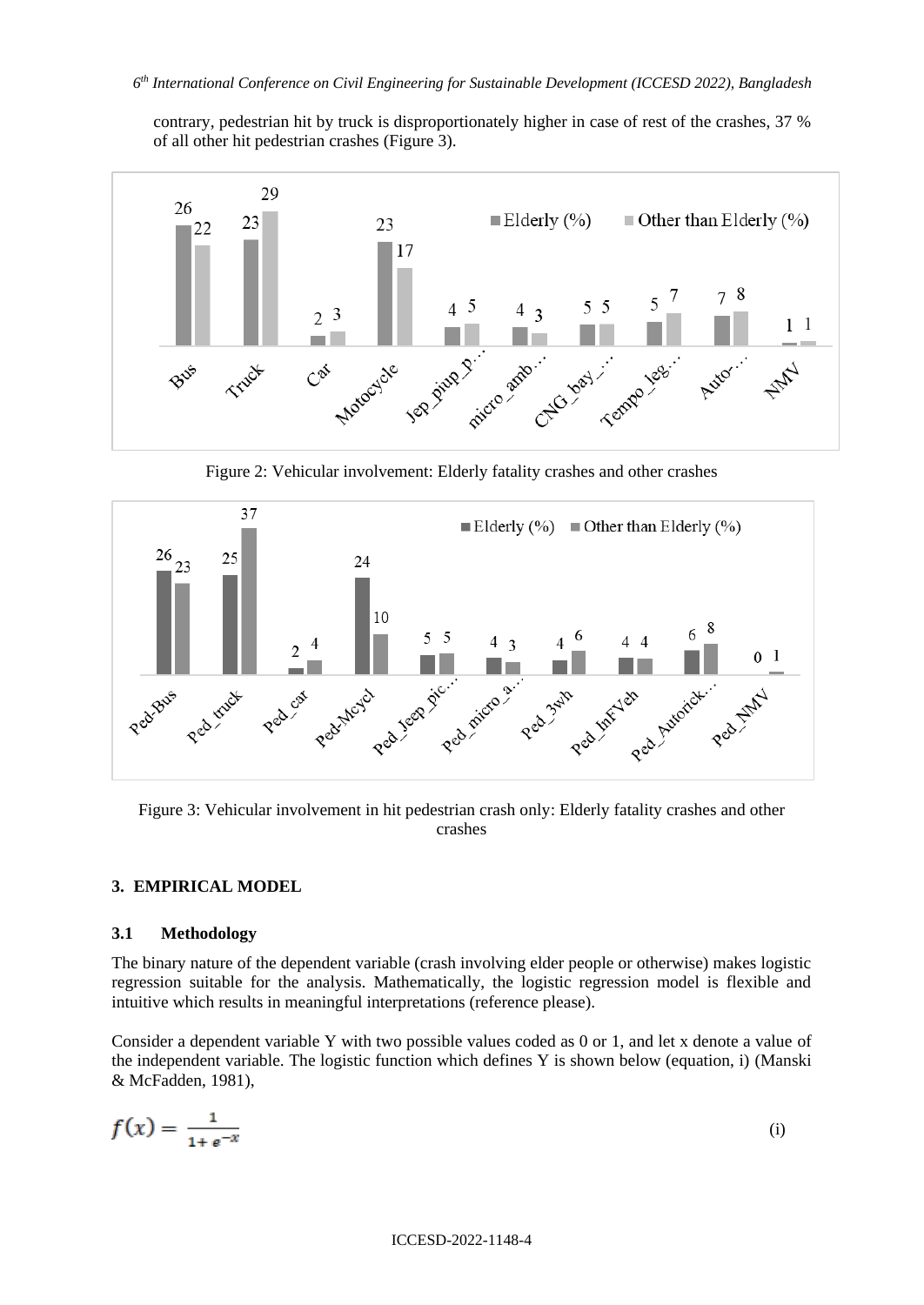The range of the logistic function is 0 to 1, with x ranging from  $-\infty$  to  $+\infty$ . Assume the conditional mean or expectation of Y is specified as E to derive the particular logistic regression form from the logistic function  $E(Y|x)$ . To associate independent variables  $x_1, x_2, ..., x_k$  this mean can be stated in a linear manner (equation, ii).

$$
E(Y|x) = \beta_0 + \beta_1 x_1 + \beta_2 x_2 + \dots + \beta_k x_k
$$
 (ii)

where  $\beta_0$ ,  $\beta_1$ , ...  $\beta_k$  are constant terms representing unknown parameters. In order to simplify, the quantity  $\pi(x) = E(Y|x)$  is used to represent the conditional mean of Y (crash type). The logistic regression model's particular form is as follows (equation, iii).:

$$
\pi(x) = \frac{e^{\beta_0 + \beta_1 x_1 + \beta_2 x_2 + \dots + \beta_k x_k}}{1 + e^{\beta_0 + \beta_1 x_1 + \beta_2 x_2 + \dots + \beta_k x_k}}
$$
(iii)

Where  $\pi$  is the probability of a response,  $\beta_0$  denote the intercept and  $\beta_1, \beta_2, \dots, \beta_k$  denote the regression coefficients.

#### **3.2 Data**

The study used data obtained from Accident Research Institute (ARI), BUET. It is worth mentioning that ARI, BUET has developed an independent crash database based on print media crash report.

The preliminary analysis contained 82 independent variables under different categories including time, geographic area, crash severity, crash type, vehicular involvement, hit pedestrian accident by vehicle type etc. Most of the variables are converted to binary variable. Finally, 21 variables are found significant with 95% significance level. The descriptive statistics in terms of frequency and percent value of total number of the variables that have been found significant and included in the final model are presented in Table 2.

| <b>Variables</b>                       | <b>Frequency</b> | Percent |
|----------------------------------------|------------------|---------|
| Crash with no elderly fatalities       | 9641             | 91.8    |
| Crash involving elderly fatalities     | 863              | 8.2     |
| <b>Time</b>                            |                  |         |
| Day time                               | 7567             | 72      |
| Autumn                                 | 1723             | 16.4    |
| October                                | 826              | 7.9     |
| Geographical area                      |                  |         |
| Metros_4                               | 1612             | 15.3    |
| <b>Crash severity</b>                  |                  |         |
| Major Fatal (>3 fatalities)            | 422              | 4.0     |
| Moderate Fatal (at least 2 fatalities) | 1029             | 9.8     |
| Single Fatal ((at least 2 fatalities)  | 7385             | 70.3    |
| <b>Crash type</b>                      |                  |         |
| Hit_Pedestrian                         | 3627             | 34.5    |
| Lost_control or overturn               | 1621             | 15.4    |
| <b>Crash involving Vehicle type</b>    |                  |         |
| Bus crash                              | 1156             | 11.0    |
| Motocycle crash                        | 917              | 8.7     |
| Jeep_pick-up_pajero (light vehicle)    | 256              | 2.4     |

Table 2: The descriptive statistics of the significant variables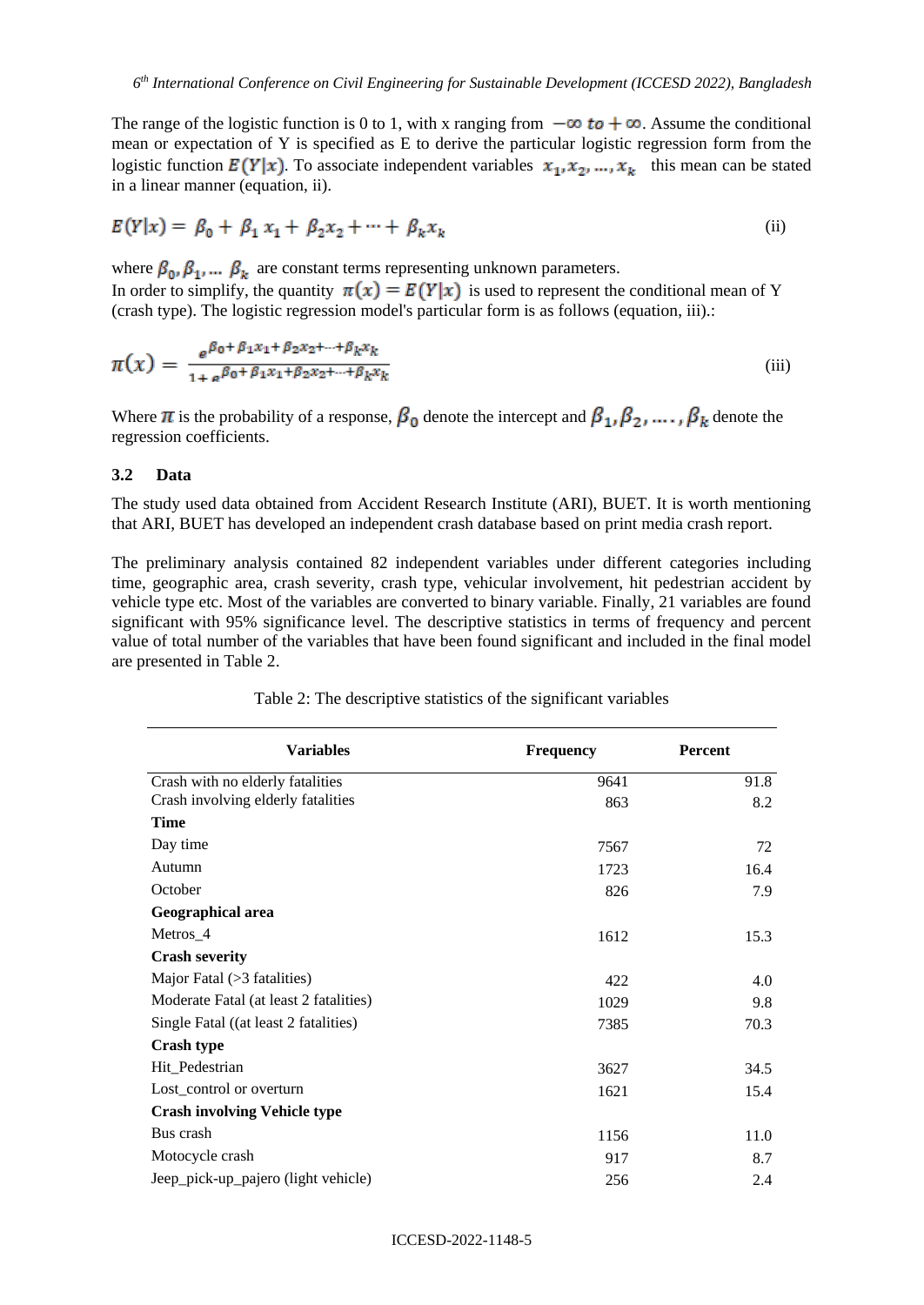| CNG_baby_easy_3wheelers        | 256 | 2.4 |
|--------------------------------|-----|-----|
| Bus_Truck                      | 202 | 1.9 |
| $Bus_M/C$                      | 383 | 3.6 |
| Truck M/C                      | 813 | 7.7 |
| M/C 4WhlLi                     | 151 | 2.3 |
| Hit Pedestrian by vehicle type |     |     |
| Ped-Motorcycle                 | 405 | 3.9 |
| Ped_Jeep_pickup_pajero         | 174 | 1.7 |
| Ped_micro_ambulance            | 108 | 1.0 |
| Ped 3wh                        | 184 | 1.8 |

## **4. EMPIRICAL ANALYSIS**

The model estimation results using logistic regression model derivatives are presented in Table 3. The table presents the model coefficient along with standard error, Wald Chi-square, significance and most importantly the odds ratio which represents the effect of a particular variable over others. It is to be noted that the positive value of the coefficient indicates that the likelihood of crash involving elderly fatalities will increase rather than other crashes and vice-versa. The total number of observations was 10,504. Among them there were 863 crashes where at least one elderly people died. The overall fitness of the model is relatively well with 91.8% correct prediction and large chi-square value (562.79). In terms of p-value, the model is significant with very small value ( $\leq 000$ ). Model performance interm of the relationship between the observed and estimated values for each categories of crash is shown in Figure 4 (a) crashes without elderly fatalities and (b) crashes with elderly fataliteis.

|                                     | <b>Coefficients</b> | <b>Standard</b> | <b>Wald Chi-</b> | Significanc |                   |
|-------------------------------------|---------------------|-----------------|------------------|-------------|-------------------|
| <b>Variables</b>                    |                     | <b>Error</b>    | square           | e           | <b>Odds Ratio</b> |
| Constant                            | $-3.755$            | .165            | 516.127          | .000        | .023              |
| <b>Time</b>                         |                     |                 |                  |             |                   |
| Day time                            | .189                | .085            | 4.977            | .026        | 1.208             |
| Autumn                              | .198                | .096            | 4.245            | .039        | 1.219             |
| October                             | .284                | .135            | 4.453            | .035        | 1.328             |
| Geographical area                   |                     |                 |                  |             |                   |
| Metros_4                            | $-.294$             | .111            | 7.000            | .008        | .745              |
| <b>Crash severity</b>               |                     |                 |                  |             |                   |
| Major Fatal $($ >3 fatalities $)$   | 2.118               | .195            | 118.200          | .000        | 8.311             |
| Moderate Fatal (at least 2)         | 1.204               | .182            | 43.898           | .000        | 3.334             |
| fatalities)                         |                     |                 |                  |             |                   |
| Single Fatal (at least 1 fatality)  | .850                | .142            | 35.921           | .000        | 2.341             |
| <b>Crash type</b>                   |                     |                 |                  |             |                   |
| Hit_Pedestrian                      | .695                | .103            | 45.989           | .000        | 2.004             |
| Lost_control                        | $-.389$             | .147            | 6.978            | .008        | .677              |
| <b>Crash involving Vehicle type</b> |                     |                 |                  |             |                   |
| Bus crash                           | .488                | .110            | 19.678           | .000        | 1.629             |
| Motocycle crash                     | $-.645$             | .260            | 6.158            | .013        | .525              |

Table 3: Estimation results for crashes involving elderly people fatalities of the binary logistic regression.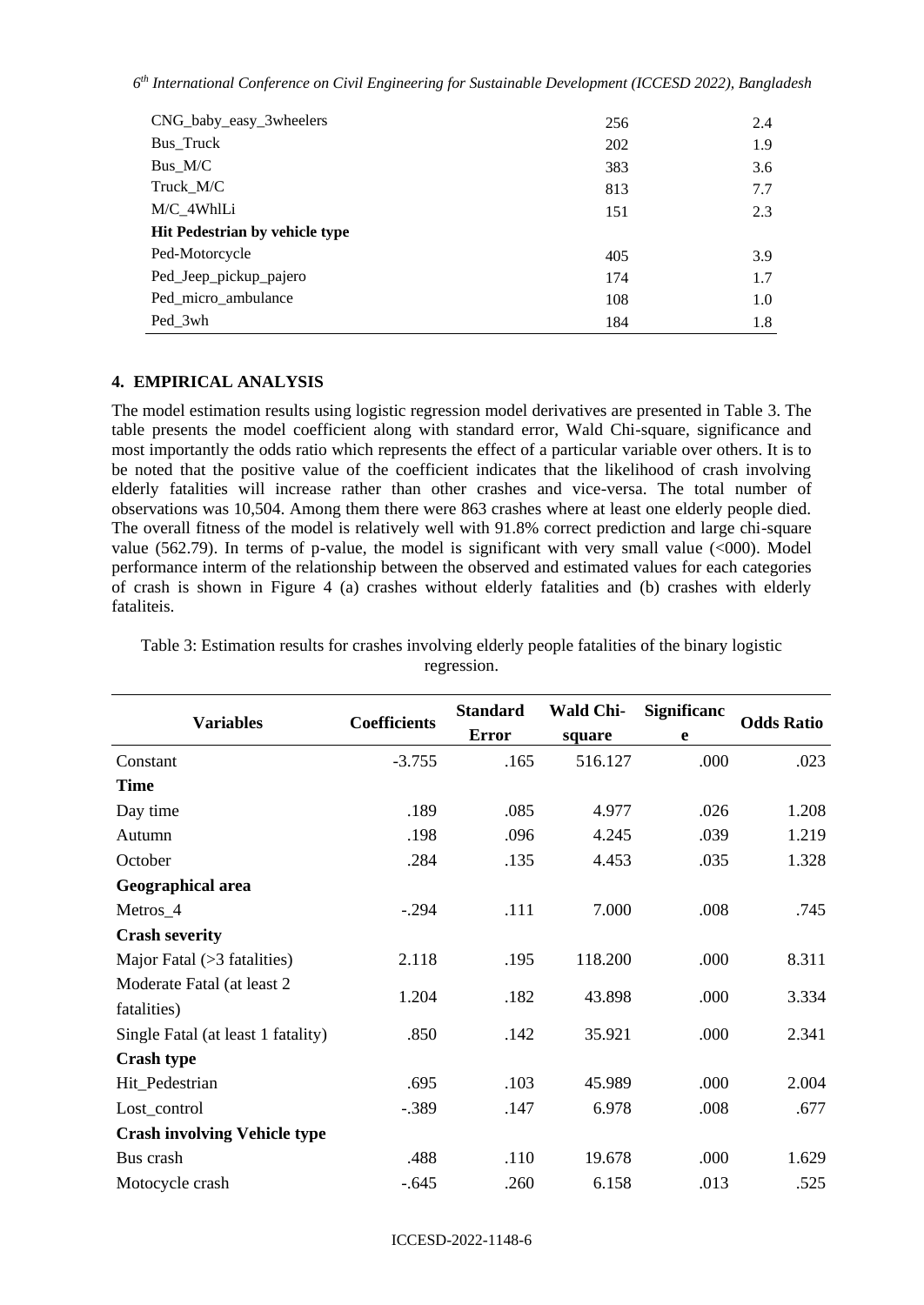| Jeep_pick-up_pajero (light)           | $-1.668$    | .891 | 3.509  | .051 | .189  |
|---------------------------------------|-------------|------|--------|------|-------|
| vehicle)                              |             |      |        |      |       |
| CNG_baby_easy_3wheelers               | 1.106       | .369 | 8.982  | .003 | 3.021 |
| Bus_Truck                             | $-.843$     | .396 | 4.541  | .033 | .430  |
| Bus_M/C                               | $-1.051$    | .330 | 10.118 | .001 | .350  |
| Truck_M/C                             | $-1.491$    | .283 | 27.722 | .000 | .225  |
| M/C_light 4Wheelers                   | $-1.586$    | .716 | 4.903  | .027 | .205  |
| <b>Hit Pedestrian by vehicle type</b> |             |      |        |      |       |
| Pedestrian-Motorcycle                 | 1.894       | .284 | 44.428 | .000 | 6.646 |
| Pedestrian_Jeep_pickup_pajero         | 1.882       | .900 | 4.375  | .036 | 6.564 |
| Pedestrian_micro_ambulance            | .649        | .259 | 6.276  | .012 | 1.914 |
| Pedestrian_3wheelers                  | $-1.240$    | .445 | 7.754  | .005 | .289  |
|                                       |             |      |        |      |       |
| Number of observations                | 10,504      |      |        |      |       |
| Percentage corrects                   | 91.8        |      |        |      |       |
| Log likelihood at convergence         | $-5403.723$ |      |        |      |       |
| Chi-square $(21)$                     | 562.79      |      |        |      |       |





## **4.1 Results and Discussions**

P-value  $< 000$ 

In the final estimated results, altogether 21 variables are found significant with 95% significant level. The analysis shows that in case of variables related to time of crash occurrence, daytime, autumn season and October month are found significant with positive coefficient which indicates that the likelihood of crash resulting elderly people fatalities in those times is higher compared to other time. Odd ratio is almost same for all three variables. The odds of being involved in an elderly fatality in a crash for daytime crash are 1.2 times higher compared to nighttime crash when all other variables are held constant. In case of geographic area, probability of crashes resulting elderly people fatalities is significantly lower in four major old metropolitan areas.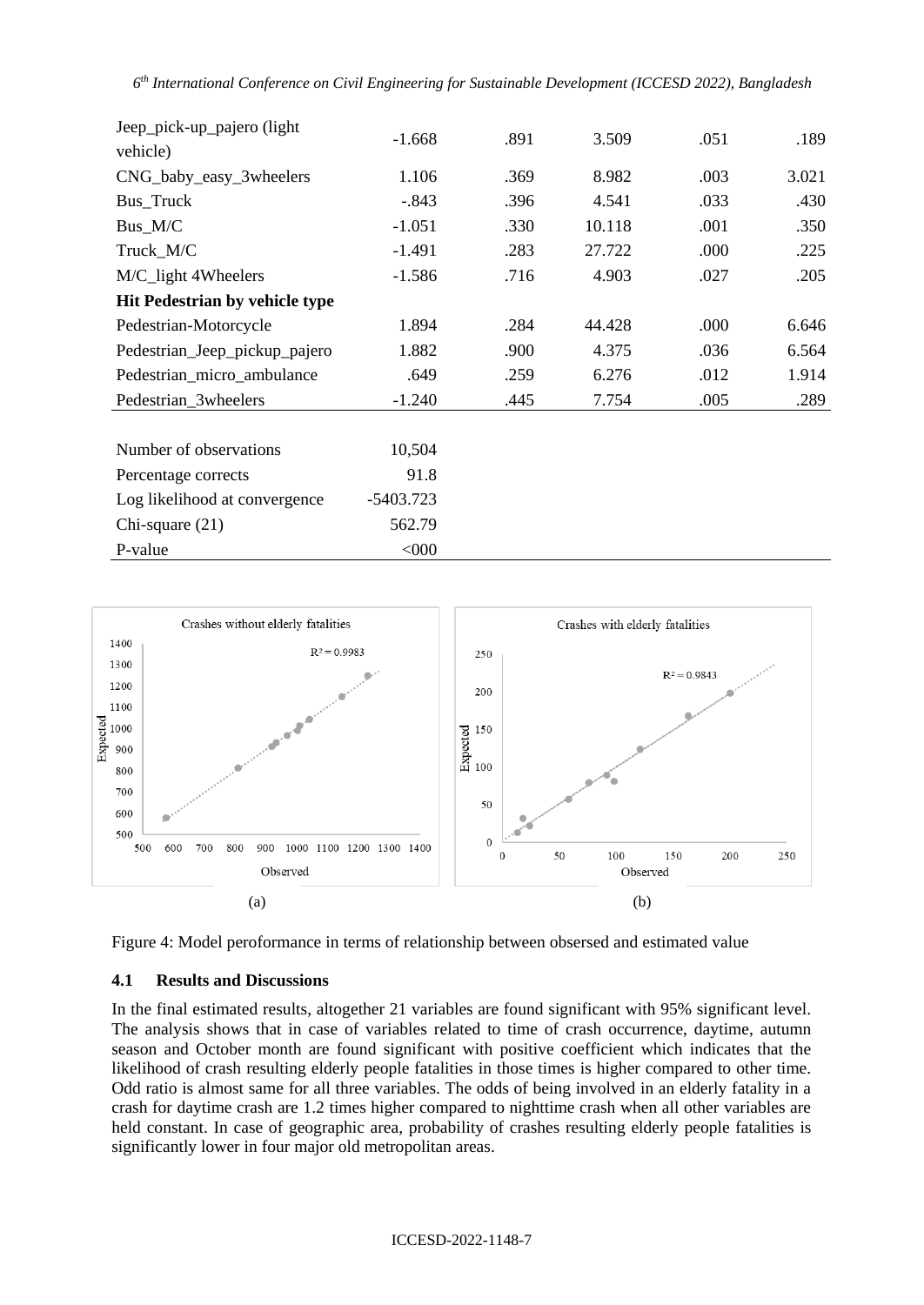For crash severity, among four binary variables three are found significant. However, odds ratios are different. The likelihood of elderly fatalities is four and two and half times higher than the single fatalities and two fatalities crashes respectively controlling for all other factors in the model and these findings are normally consistent with the general belief and observations that the more fatalities in a crash are more dangerous elderly people.

In case of crash type, two types are found significant but with opposite sign. Elderly people are significantly more likely to be involved in hit pedestrian crash. In loss control crash, the likelihood of crash involving elderly fatalities is less rather than other crashes.

The study considered vehicular involvement in different crash and their significance in the elderly people fatalities in greater details. In case of single vehicle crash, bus, motorcycle, light vehicle, and motorized three wheelers are found significant. Among them bus and motorized three wheelers including CNG, baby taxi, easy bike and other motorized three-wheelers are showing positive sign and other two are showing opposite direction. The probability of elderly people fatalities in a single vehicle bus and motorized three wheelers crash is significantly higher than other single vehicle crashes, odds ratios 1.6 and 3.0 respectively. In case of two vehicle crash, bus & truck, bus & motorcycle, truck & motorcycle and motorcycle & light 4 wheelers are found significant but with negative sign.

In case of hit pedestrian by vehicle type, four variables are found significant, among them three are positive. Hit pedestrian by motorcycle and light four wheelers including jeep, Pajero and pick-up are represented as very high predictor of elderly people fatalities in a crash, recording odds ratio of over 6.5. This indicated that hit pedestrian by motorcycle and light four wheelers are over 6.5 times more likely to report elderly fatalities than the other hit pedestrian crash type, controlling for all other factors in the model. The odds ratio of 0.289 for elderly people fatalities crash is less than 1, indicating that for every hit pedestrian three wheelers crash, there are 0.29 times less likely to report having an elderly people fatality, controlling for other factors in the model.

# **5. CONCLUSIONS**

Elderly people are one of the most vulnerable road users and are often viewed that they have special need to keep safe on road. Therefore, many jurisdictions in and around the world including developed and developing countries, have developed special policy, and invested additional resources to improve geometric design of road and vehicle, engineering features, enhance enforcement and educational campaign for the safety of elderly people. However, most of the study are concentrated on the safety problem characteristics and very little research has been conducted to examine factors associated with the elderly people safety problem, particularly in developing countries like Bangladesh. This study was performed to examine the significant factors and their impact associated with the likelihood of that crashes that resulted at least one elderly people fatality in compared to the other crashes.

At the very outset, this study highlights some striking characteristics of elderly people crash fatalities. The main contribution of this study is to develop a logistic regression model to evaluate the probability of crashes resulting child fatalities and estimated impact of different significant factors. Several relevant factors are tested, and 21 variables are found significant. In case of policy implications, the results showed that daytime, autumn season, October, major, moderate and single fatal crash, hit pedestrian, bus and 3-wheelers motorized vehicle including CNG, baby taxi, easy bike crash, pedestrian hit by motorcycle, jeep, pickup, Pajero, micro-bus and ambulance are positively correlated. On the other hand, metropolitan area, lost control type, motorcycle crashes with bus  $\&$ truck, motorcycle hit by light motorized 4 wheelers, bus-truck crash, single vehicle crashes involving, Jeep, pickup, Pajero, and pedestrian hit by motorized 3 wheelers are negatively correlated i.e., the variable decreases the likelihood of elderly person fatalities in a crash. Hit pedestrian by motorcycle and jeep, pickup and Pajero are the most dominant and strongest elderly fatality risk factor with odds over 6.5. This implies that hit pedestrian crash by these categories of vehicle are over 6 times more